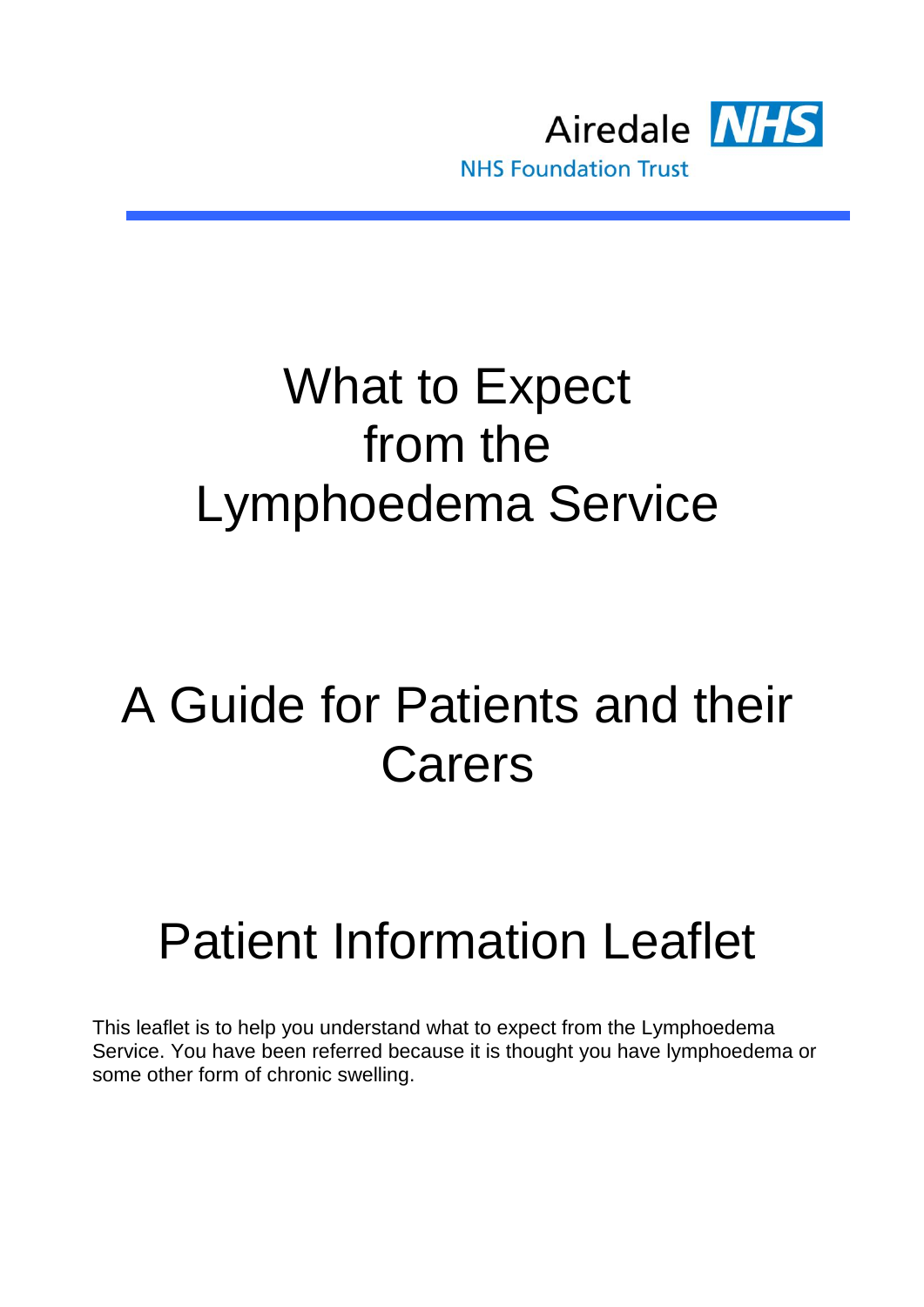#### **What is lymphoedema?**

Lymphoedema is a collection of fluid causing swelling anywhere on the body but is mainly in the arms and legs. It is usually caused as a result of cancer or treatment for cancer, such as surgery or radiotherapy but people who do not have cancer can get lymphoedema. Some are born with the condition or develop it later in life due to the lymphatic system not developing properly. It can develop if recurrent cellulitis or vascular problems are present, following trauma from accidents or surgery or when a person's movement is limited in conditions such as multiple sclerosis, stroke or in the elderly. It is a condition that cannot usually be cured but can be treated.

#### **What happens at the first appointment?**

The first appointment will take about one hour and you will be seen by one of the clinical staff. The assessment will take place in a private room and all information is confidential and only shared with other health care professionals with your permission.

The clinical staff will take a medical history which includes past operations and illnesses, current treatments, medicines or tablets you are taking as well as a history of the swelling and any investigations you have had. An examination of the swollen area is necessary so it is better to dress in clothing and footwear that is easily removed.

The assessment may include using a tape measure to measure the limbs which gives an idea of the amount of swelling present. It is usually possible to give a diagnosis of lymphoedema or chronic oedema at the first appointment; although for some other investigations are necessary first.

A diagnosis of lymphoedema can sometimes be upsetting, therefore having a family member or close friend with you can help. However for some people a diagnosis of lymphoedema can be a relief especially if you have had the swelling for a long time without treatment and you may feel at last something is being done.

#### **Treatment**

Treatment is mainly a self-care programme involving skin care promoting hygiene to reduce the risk of infection; exercise to propel lymph fluid and improve mobility; massage to enhance drainage and compression, usually in the form of stockings and arm sleeves. Treatment may also include a course of bandaging and manual lymphatic drainage if required.

The advice given will depend very much on how much swelling there is, the condition of your skin and how you are feeling at the time. Your help will be needed to complete the care plan with time allowed for you and your family or carer to ask questions.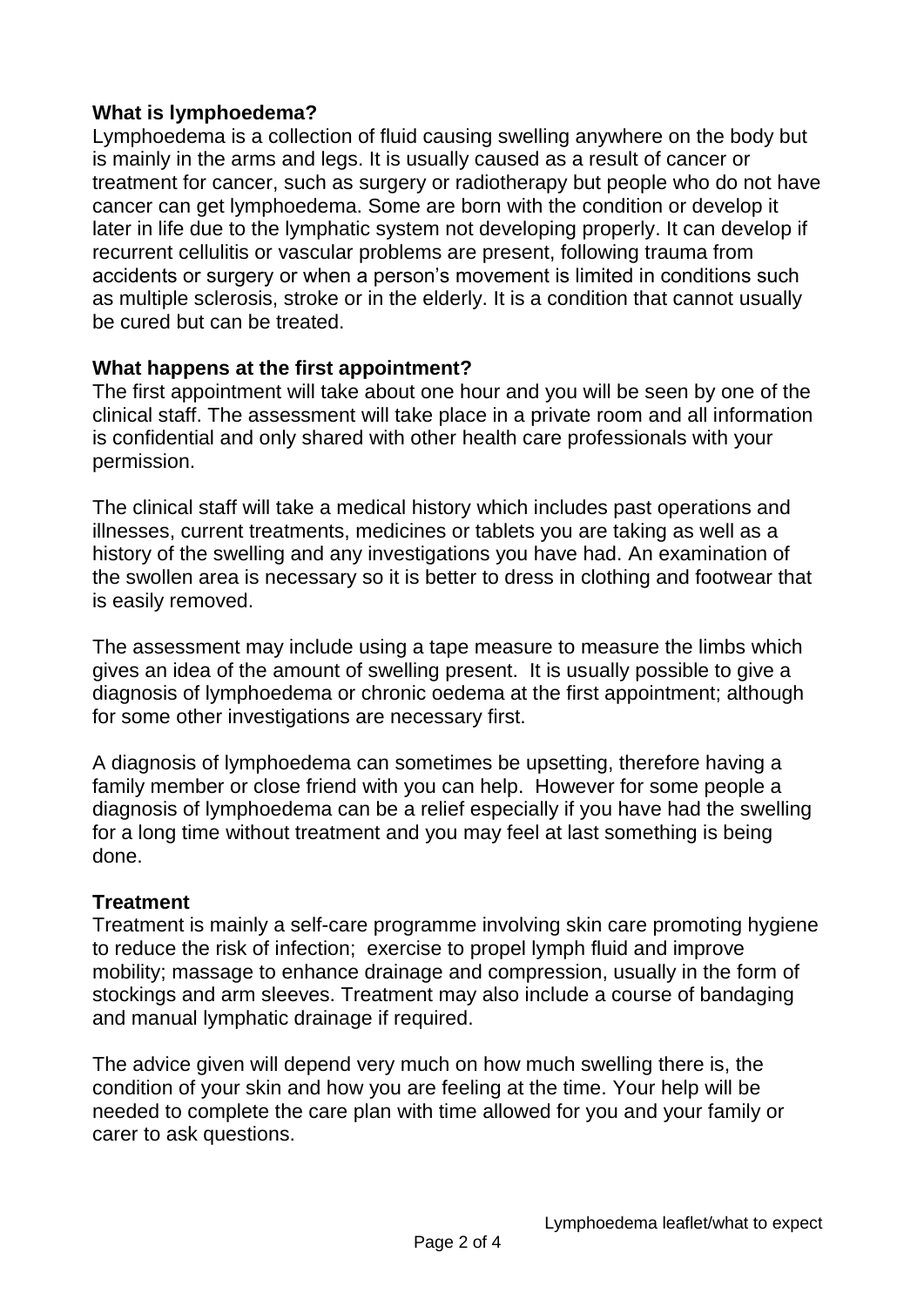The lymphoedema team work closely with other health care professionals, such as your GP or district nurse, so will usually let them know what is happening to you when you attend the clinic.

#### **Follow Up**

An appointment will normally be made for you to be seen again at an appropriate time. Re-assessment enables everyone to know if the treatment plan is working and for any changes to be discussed.

#### **Discharge**

You will be discharged from the service when your swelling is controlled and you have the appropriate treatment plan in place. If discharged you can return to the service again at any time if you have further problems.

#### **What we expect from you**

#### **Appointments**

Appointments are arranged as much as possible to fit in with work or family commitments. It is important to keep your appointments and to turn up on time as this helps the smooth running of the clinics. If you know you have another commitment at the same time as your lymphoedema appointment it is important to ring and let us know as soon as possible or at least 24 hours before the appointment is due so we can give this time to someone else. Patients who regularly fail to turn up for appointments will be discharged from the service.

It is always necessary to let us know of any changes you have made to your care plan at your follow up as this may affect the way your lymphoedema is controlled. Your appointment can always be brought forward so please let us know if your swelling is getting out of control and you want to be seen sooner.

#### **Transport**

You may qualify for hospital transport if you have difficulty accessing clinics and are unable to use public transport. This can be arranged by contacting the Administrators.

#### **Home Visits**

Home visits are available if you do not go out at all.

#### **Useful contacts**

The Lymphoedema Office, Airedale Hospital 01535 292712

**Lymphoedema Support Network** 020 7351 4480 [www.lymphoedema.org](http://www.lymphoedema.org/)